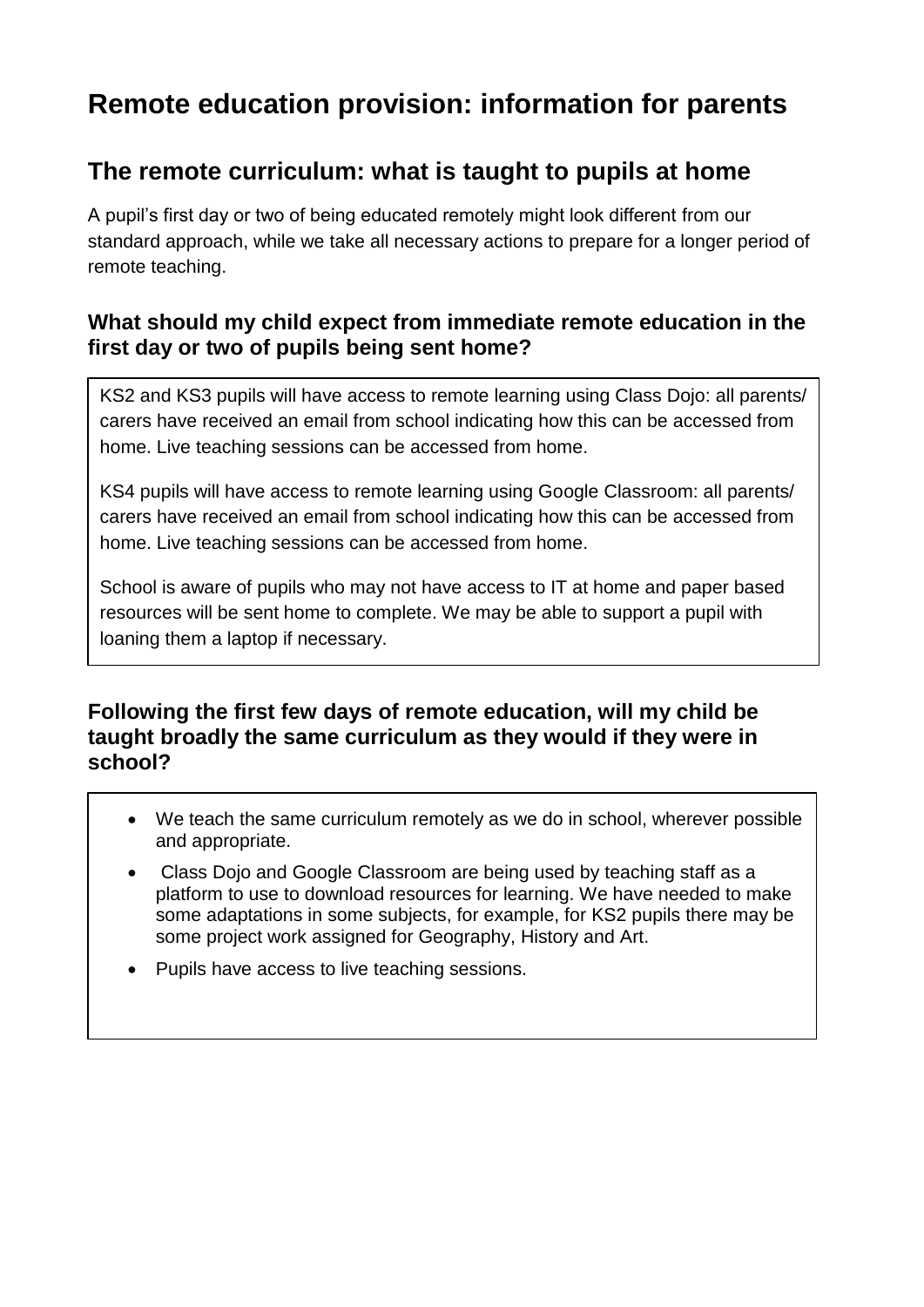# **Remote teaching and study time each day**

#### **How long can I expect work set by the school to take my child each day?**

We expect that remote education (including remote teaching and independent work) will take pupils broadly the following number of hours each day:

| Key Stage 2       | Four hours |
|-------------------|------------|
| Key Stage 3 and 4 | Five hours |

## **Accessing remote education**

#### **How will my child access any online remote education you are providing?**

KS2 and KS3 pupils will have access to remote learning using Class Dojo: all parents/ carers have received an email from school indicating how this can be accessed from home.

KS4 pupils will have access to remote learning using Google Classroom: all parents/ carers have received an email from school indicating how this can be accessed from home.

School is aware of pupils who may not have access to IT at home and paper based resources will be sent home to complete. We may be able to support a pupil with loaning them a laptop if necessary.

#### **If my child does not have digital or online access at home, how will you support them to access remote education?**

We recognise that some pupils may not have suitable online access at home. We take the following approaches to support those pupils to access remote education: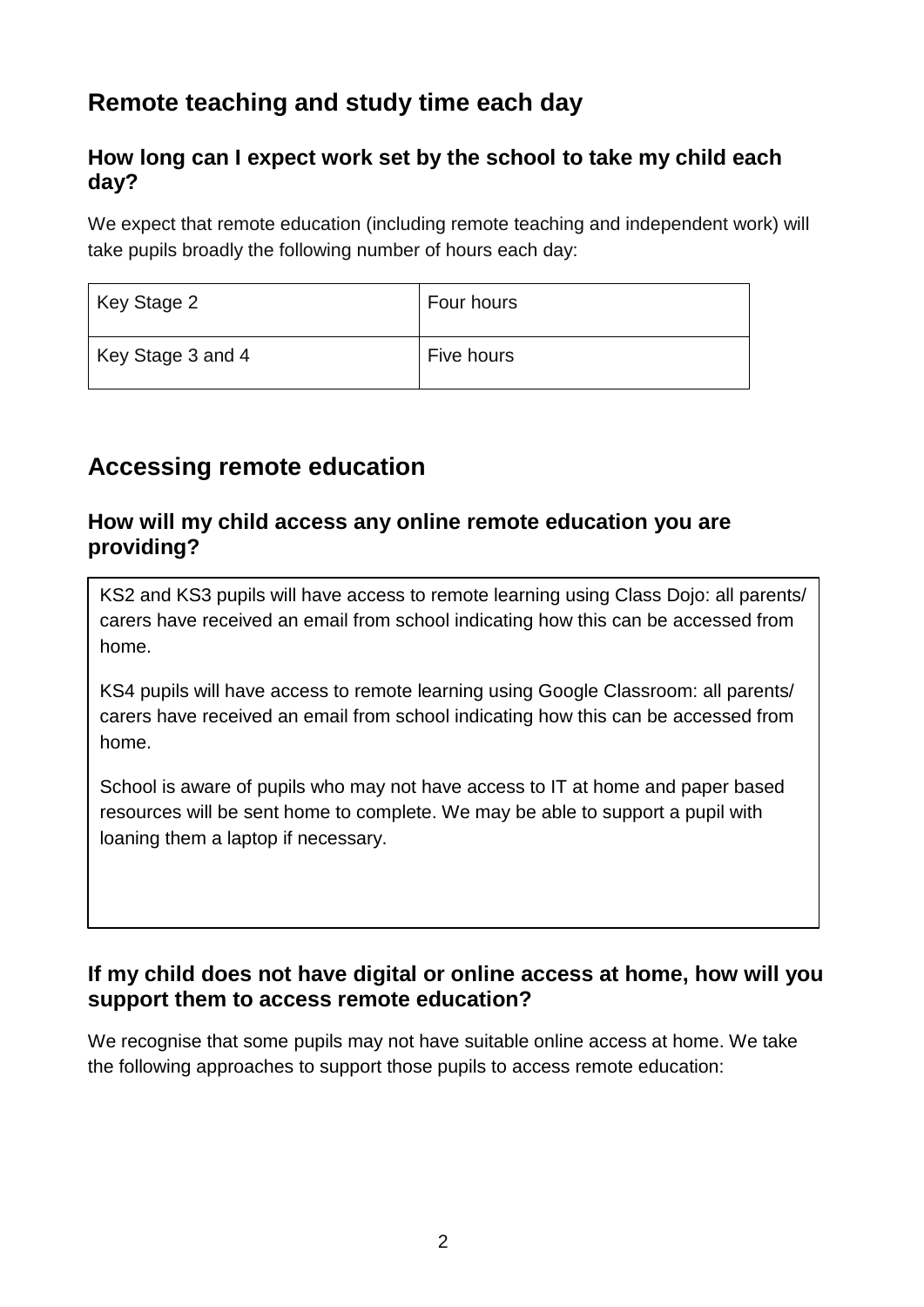- School is aware of pupils who may not have access to IT at home and paper based resources will be sent home to complete. If necessary, we may be able to support a pupil with loaning them a laptop.
- Any printed materials can be collected from school or home or dropped off at a pupil's home by school staff.
- Any completed work can be returned to school or collected from their home by school staff.

## **Engagement and feedback**

#### **What are your expectations for my child's engagement and the support that we as parents and carers should provide at home?**

- Encourage your child to complete the assigned work.
- Communicate with school on a regular basis with regards to any concerns and if your child is unwell.
- Consider appropriate working conditions for your child.
- Support your child's participation and engagement with remote learning each day.
- We ask that parents refrain from recording or taking pictures of their child working online during live teaching sessions with other pupils. We understand and appreciate that parents may want to celebrate their child's accomplishments but we need to safeguard all of our young people and teaching staff.